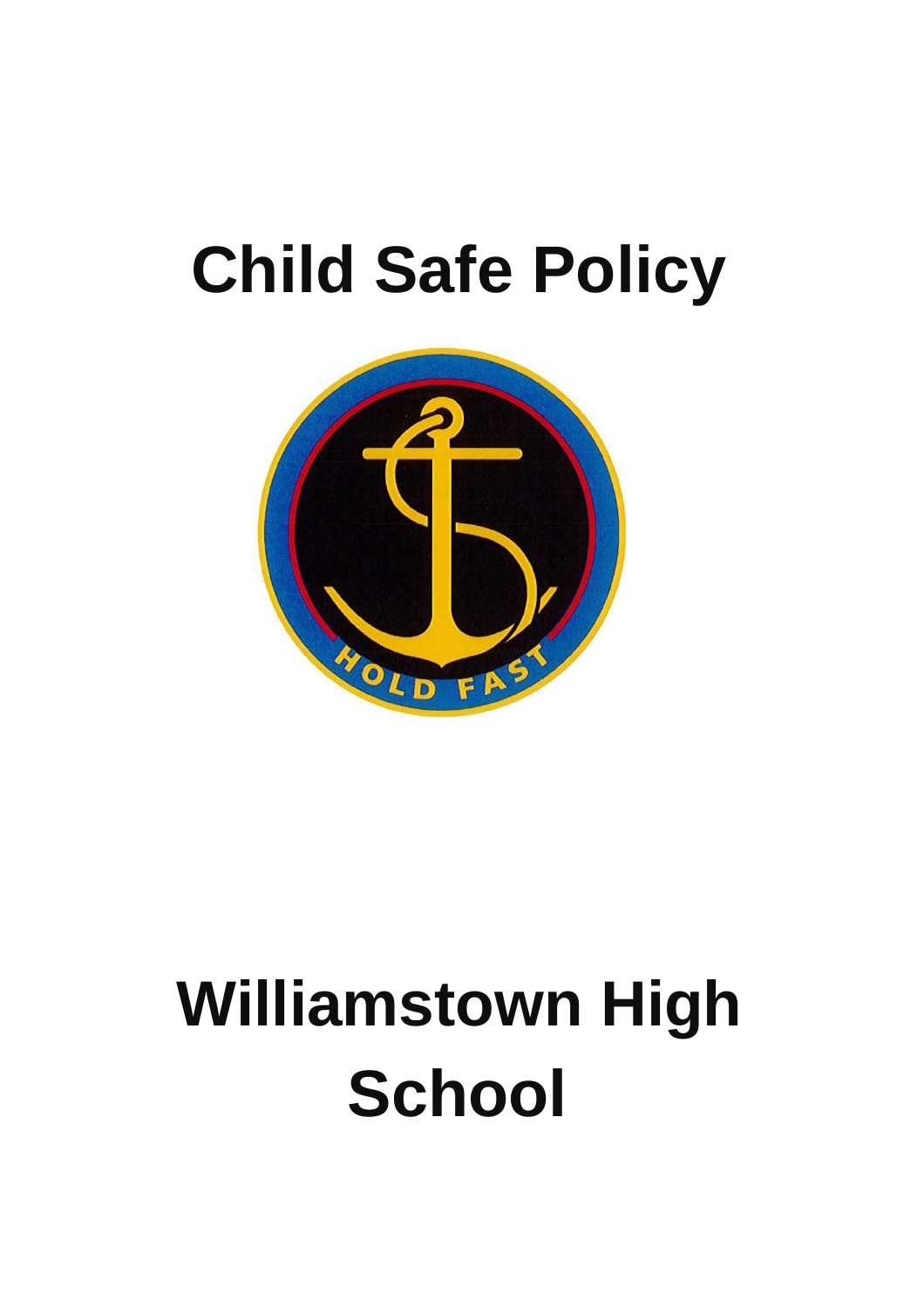#### **Purpose**

Williamstown High School's Child Safety Policy sets out the school's commitment and approach to creating and maintaining a child safe organisation where children and young people are safe and feel safe, and provides the policy framework for the school's approach to the Child Safe Standards.

#### **Scope**

This policy applies to all staff, volunteers, and contractors in the school environment, whether or not they work in direct contact with children or young people. This policy also applies to school council members where indicated.

The policy will apply to the school environment (see Definitions section). The policy covers both school hours and outside of school hours.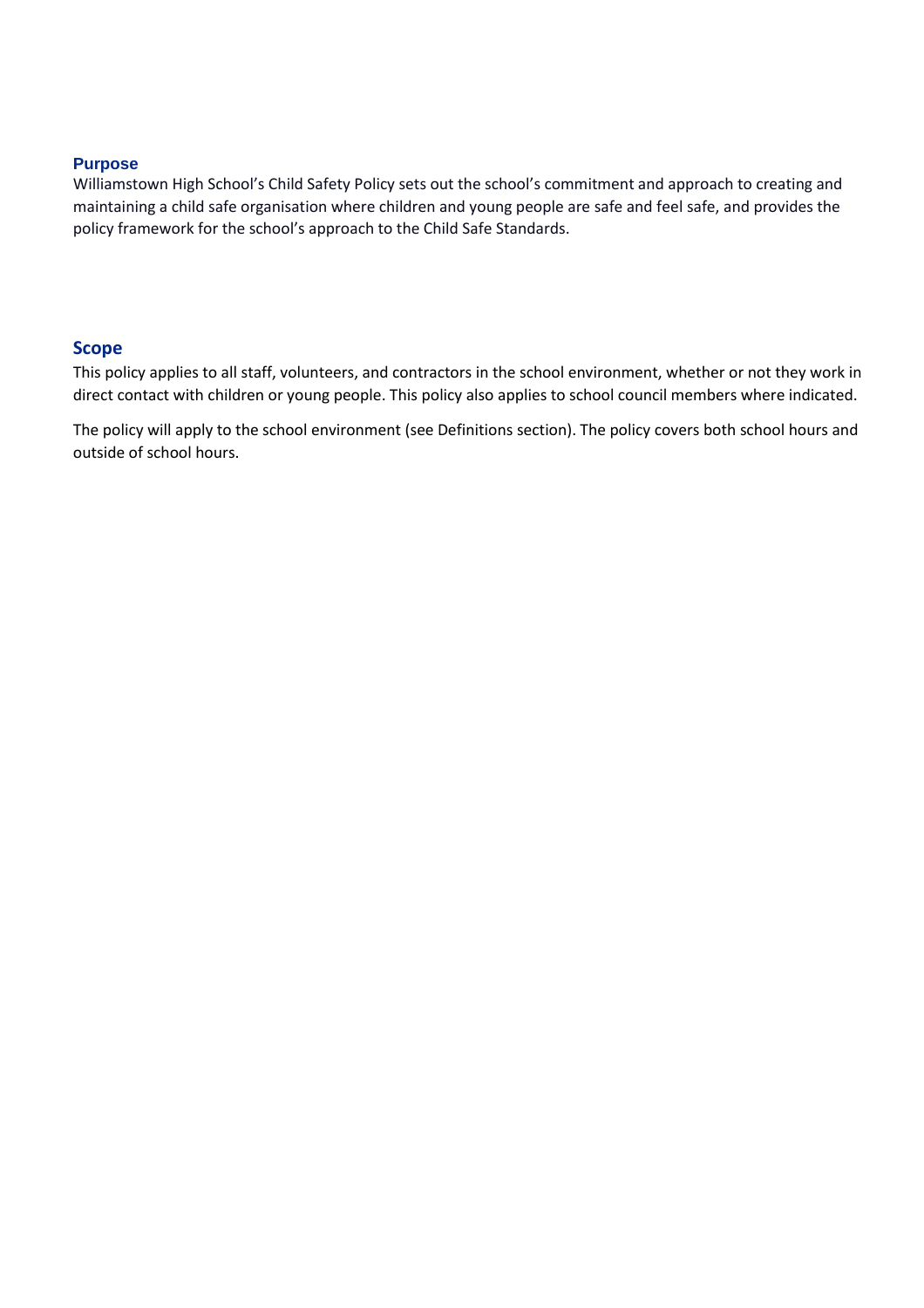# **Definitions**

#### *Child abuse*

Child abuse includes:

- any act committed against a child involving:
	- o a sexual offence; or
	- o grooming; and
- the infliction, on a child, of:
	- o physical violence; or
	- o serious emotional or psychological harm; and
- serious neglect of a child.

#### *Child-connected work*

Child-connected work means work authorised by the school, school council, or Secretary of the Department of Education and Training and performed by an adult in a school environment while children are present or reasonably expected to be present.

#### *Child safety*

Child safety encompasses matters related to protecting all children from child abuse, managing the risk of child abuse, providing support to a child at risk of child abuse, and responding to incidents or allegations of child abuse.

#### *School environment*

School environment means any physical or virtual place made available or authorised by the school for use by a child during or outside school hours, including:

- a campus of the school;
- online school environments (including email and intranet systems); and
- other locations provided by the school for a child's use (including, without limitation, locations used for school camps, sporting events, excursions, competitions, homestays, and other school activities or events)

#### *School staff*

School staff means an individual working in a school environment who is:

- employed by the Department of Education and Training;
- directly engaged or employed by a school council; or
- a volunteer or a contracted service provider (whether or not a body corporate or any other person is an intermediary).

#### **Contents**

- 1. Statement of commitment to child safety and child safety principles
- 2. Child Safety Principles
- 3. Strategies to embed a child safe culture
- 4. Roles and responsibilities
- 5. Recruitment
- 6. Training and supervision
- 7. Reporting a child safety concern or complaint
- 8. Risk reduction and management
- 9. Listening to, communicating with and empowering children
- 10. Communications
- 11. Confidentiality and privacy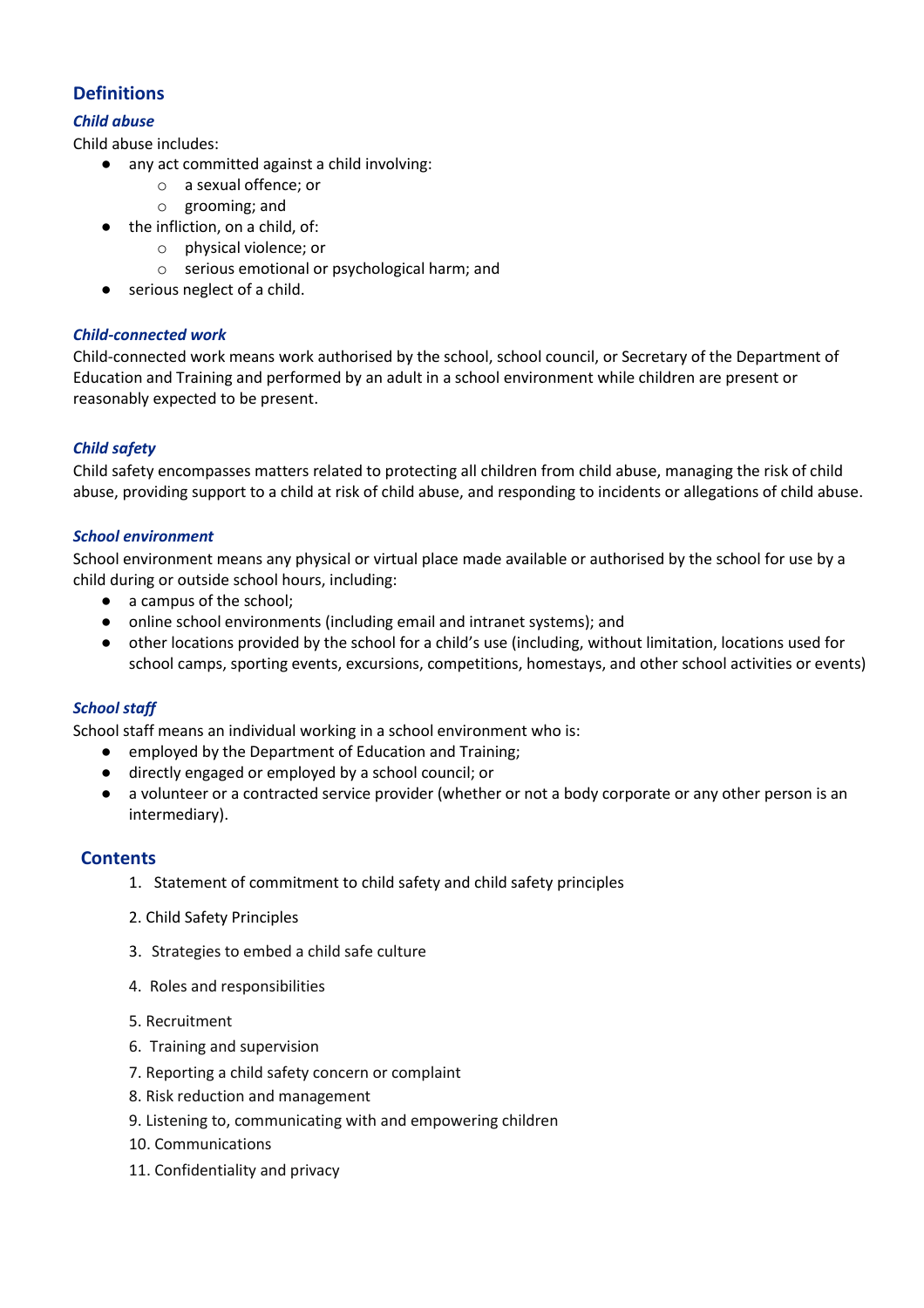# **1. Statement of commitment to child safety and child safety principles**

Our school is committed to preventing child abuse and identifying risks early, and removing and reducing these risks. Our school has robust human resources and recruitment practices for all staff and volunteers. Our school is committed to regularly training and educating our staff and volunteers on child abuse risks. We support and respect all children, as well as our staff and volunteers. We are committed to the cultural safety of Aboriginal children, the cultural safety of children from a culturally/religiously and/or linguistically diverse background, the safety to students of any and all sexual orientations and /or gender associations, and to providing a safe environment for children with a disability. We have specific policies, procedures and training in place that support our leadership team, staff and volunteers to achieve these commitments.

Williamstown High School is committed to child safety.

- We want children to be safe, happy and empowered. We support and respect all children, as well as our staff, volunteers and the parent community.
- We are committed to the cultural safety of Aboriginal children if applicable, to the cultural safety of children from culturally and/or linguistically diverse backgrounds, and to providing a safe environment for children with a disability.
- We have **zero tolerance of child abuse,** and all allegations and safety concerns will be treated very seriously and consistently with our robust policies and procedures.
- We have legal and moral obligations to contact authorities when we are worried about a child's safety, which we follow rigorously.
- Any staff member who believes that a child is at immediate risk of abuse must phone 000.
- Our school is committed to preventing child abuse and identifying risks early, and removing and reducing these risks.
- Our school has robust human resources and recruitment practices for all staff and volunteers.
- Our school is committed to regularly training and educating our staff and volunteers on child abuse risks.
- We have specific policies, procedures and training in place that support our leadership team, staff and volunteers to achieve these commitments.
- The school's child safe policy will be publicly available to help raise awareness about the importance of child safety in our organisation and demonstrate our commitment to protecting children from abuse.
- The school's child safe policy will be published on the school's website and provided to new families on enrolment.
- New staff will be provided with a copy and briefed on the school's attitude to child safety as part of the induction process.
- We will ensure that families and children, *via School* Council, will have the opportunity to contribute to the development and review of this policy. Where possible we do our best to work with local Aboriginal communities, culturally and/or linguistically diverse communities and people with a disability.

Williamstown High School has zero tolerance for child abuse.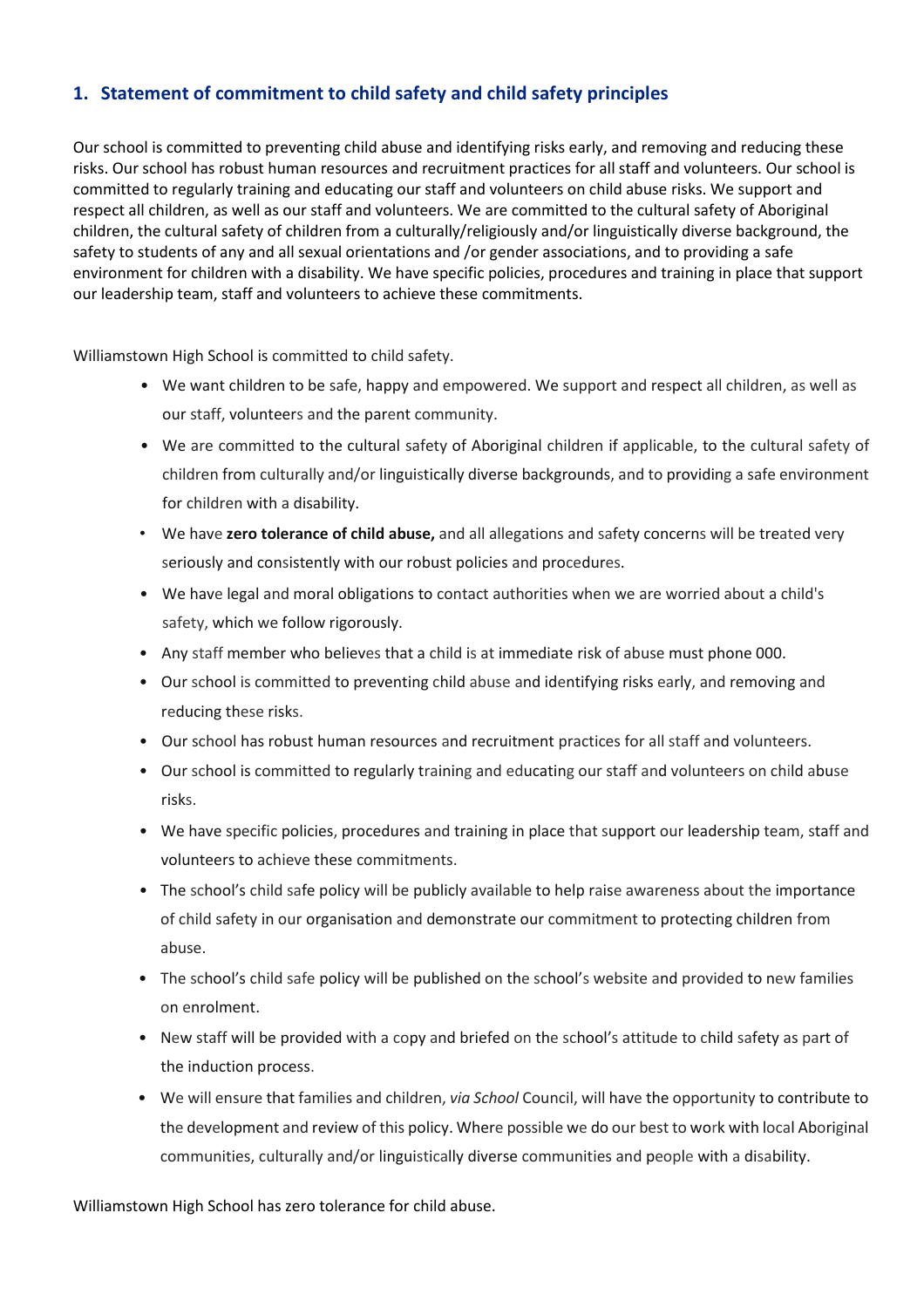We are committed to providing a child safe environment where children and young people are safe and feel safe, and their voices are heard about decisions that affect their lives. Our child safe policies, procedures, strategies and practices will be inclusive of the needs of all children, particularly Aboriginal and Torres Strait Islander children, children from culturally and linguistically diverse backgrounds, children with disabilities, students in out of home care, LGBTI Students, international students and children who are vulnerable.

Every person involved in Williamstown High School has a responsibility to understand the important and specific role they play individually and collectively to ensure that the wellbeing and safety of all children and young people is at the forefront of all they do and every decision they make.

## **2. Child safety principles**

In its planning, decision-making and operations, Williamstown High School will:

- 1. Take a preventative, proactive and participatory approach to child safety;
- 2. Value and empower children to participate in decisions which affect their lives;
- 3. Foster a culture of openness that supports all persons to safely disclose risks of harm to children;
- 4. Respect diversity in cultures and child rearing practices while keeping child safety paramount;
- 5. Provide written guidance on appropriate conduct and behaviour towards children;
- 6. Engage only the most suitable people to work with children and have high quality staff and volunteer supervision and professional development;
- 7. Ensure children know who to talk with if they are worried or are feeling unsafe, and that they are comfortable and encouraged to raise such concerns;
- 8. Report suspected abuse, neglect or mistreatment promptly to the appropriate authorities;
- 9. Share information appropriately and lawfully with other organisations where the safety and wellbeing of children is at risk; and
- 10. Value the input of and communicate regularly with families and carers

## **POLICY**

## **3. Strategies to embed a child safe culture**

Williamstown High School's culture encourages staff, students, parents and the school community to raise, discuss and scrutinise child safety concerns. This makes it more difficult for abuse to occur and remain hidden.

All child safety documents, including this policy, the Child Safety Code of Conduct, the school's Child Safety Responding and Reporting Obligations (including Mandatory Reporting) Policy and Procedures, *[Identifying and](https://www.education.vic.gov.au/Documents/about/programs/health/protect/ChildSafeStandard5_SchoolsGuide.pdf)  [Responding to All Forms of Abuse in Victorian Schools](https://www.education.vic.gov.au/Documents/about/programs/health/protect/ChildSafeStandard5_SchoolsGuide.pdf)* and the [Four Critical Actions for Schools](https://www.education.vic.gov.au/Documents/about/programs/health/protect/FourCriticalActions_ChildAbuse.pdf) are readily available online and in hard copy for all staff and students to read at any time.

Child safety is everyone's responsibility. **All school staff** are required to:

- Act in accordance with the school's Child Safety Code of Conduct, which clearly sets out the difference between appropriate and inappropriate behaviour
- Act in accordance with the Child Safety Responding and Reporting Obligations (including Mandatory Reporting) Policy and Procedures at all times, including following the Four [Critical Actions for Schools](https://www.education.vic.gov.au/Documents/about/programs/health/protect/FourCriticalActions_ChildAbuse.pdf) where necessary
- Undertake annual guidance and training on child safety
- Act in accordance with their legal obligations, including:
	- o Failure to disclose offence (applies to all adults)
	- o Duty of care (applies to all school staff)
	- o Mandatory reporting obligations (applies to all mandatory reporters, including teachers, principals, registered psychologists, and registered doctors and nurses)
	- o Failure to protect offence (applies to a person in a position of authority within the school)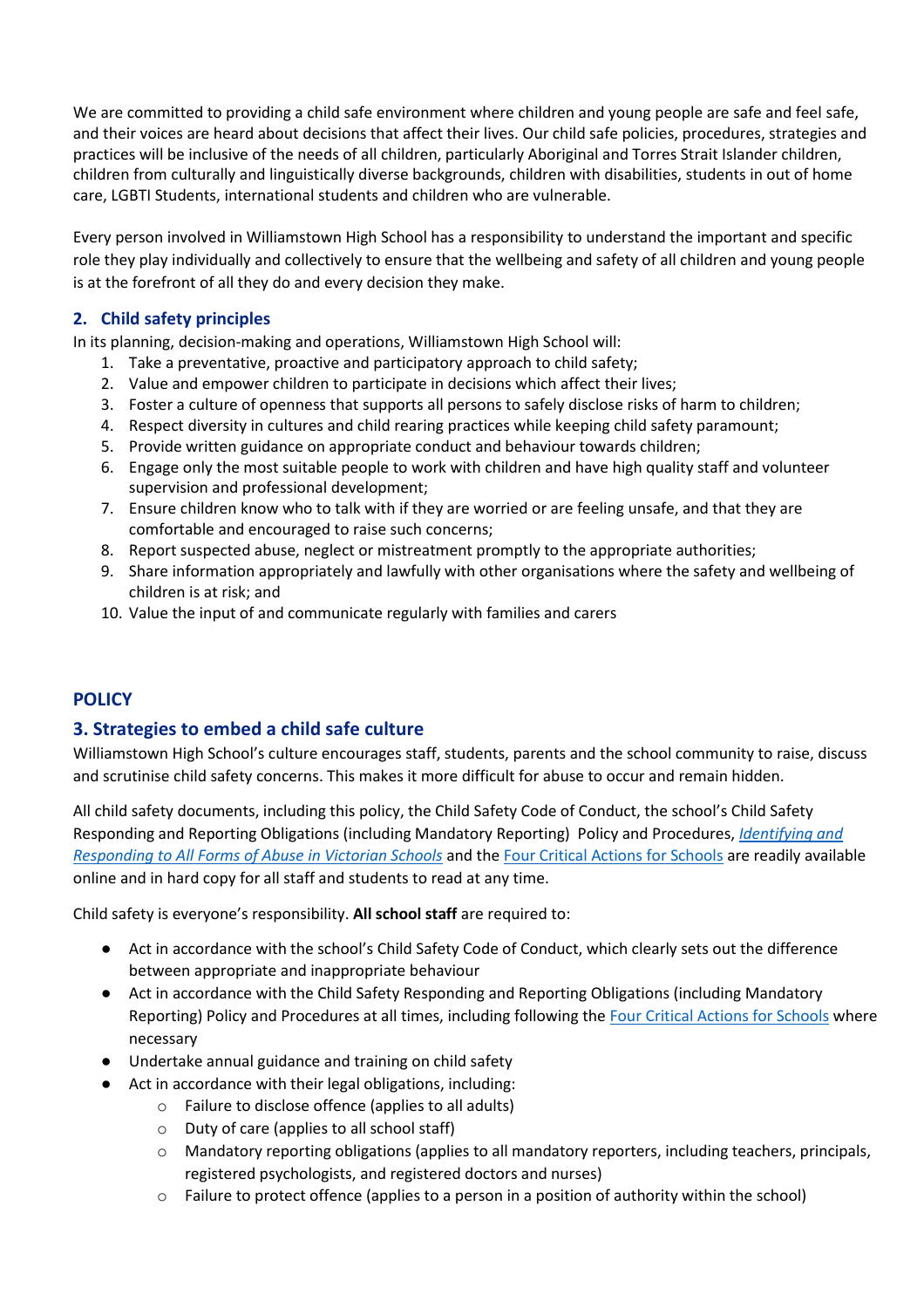- $\circ$  Reportable conduct obligations (applies to all school staff in reporting conduct to the principal, and applies to the principal in reporting to Employee Conduct Branch)
- o Organisational duty of care (applies to the school as an organisation)
- o For more information on these obligations, se[e Identifying and Responding to All Forms of Abuse in](https://www.education.vic.gov.au/Documents/about/programs/health/protect/ChildSafeStandard5_SchoolsGuide.pdf)  [Victorian Schools.](https://www.education.vic.gov.au/Documents/about/programs/health/protect/ChildSafeStandard5_SchoolsGuide.pdf)

As part of Williamstown High School's child safe culture, **school leadership** (including the principal and assistant principals) will:

- Consider the diversity of all children, including (but not limited to) the needs of Aboriginal and Torres Strait Islander children, children from culturally and linguistically diverse backgrounds, children with disabilities, students in out of home care, LGBTI Students, international students and children who are vulnerable when implementing the Child Safe Standards
- Ensure that child safety is a regular agenda item at school leadership meetings and staff meetings
- Encourage and enable staff professional learning and training to build deeper understandings of child safety and prevention of abuse
- Ensure that no one is prohibited or discouraged from reporting an allegation of child abuse to a person external to the school or from making records of any allegation.

As part of Williamstown High School's child safe culture, **school mandatory reporting staff** are required to:

- Complete the Protecting Children [Mandatory reporting and other obligations](http://elearn.com.au/det/protectingchildren/) online module every year
- Read the school's Child Safety Code of Conduct on induction, and maintain familiarity with that document
- Read the school's Child Safety Responding and Reporting Obligations (including Mandatory Reporting) Policy and Procedures on induction, and maintain familiarity with that document
- Read the school's Child Safety Policy (this document) on induction, and maintain familiarity with that document.

As part of Williamstown High School's child safe culture, in performing the functions and powers given to them under the *Education and Training Reform Act 2006*, **school councils and school council members** will:

- Ensure that child safety is a regular agenda item at school council meetings
- Consider the diversity of all children, including (but not limited to) the needs of Aboriginal and Torres Strait Islander children, children from culturally and linguistically diverse backgrounds, children with disabilities, students in out of home care, LGBTI Students, international students and children who are vulnerable, when making decisions regarding the Child Safe Standards
- Undertake annual guidance and training on child safety, such as th[e Child Safe Standards School Council](https://www.education.vic.gov.au/Documents/about/programs/health/protect/school-council-training.pptx)  [Training PowerPoint.](https://www.education.vic.gov.au/Documents/about/programs/health/protect/school-council-training.pptx)
- Approve the Child Safety Code of Conduct to the extent that it applies to school council employees and members, and if updated, note the new document in its school council meeting minutes

School leadership will maintain records of the above processes.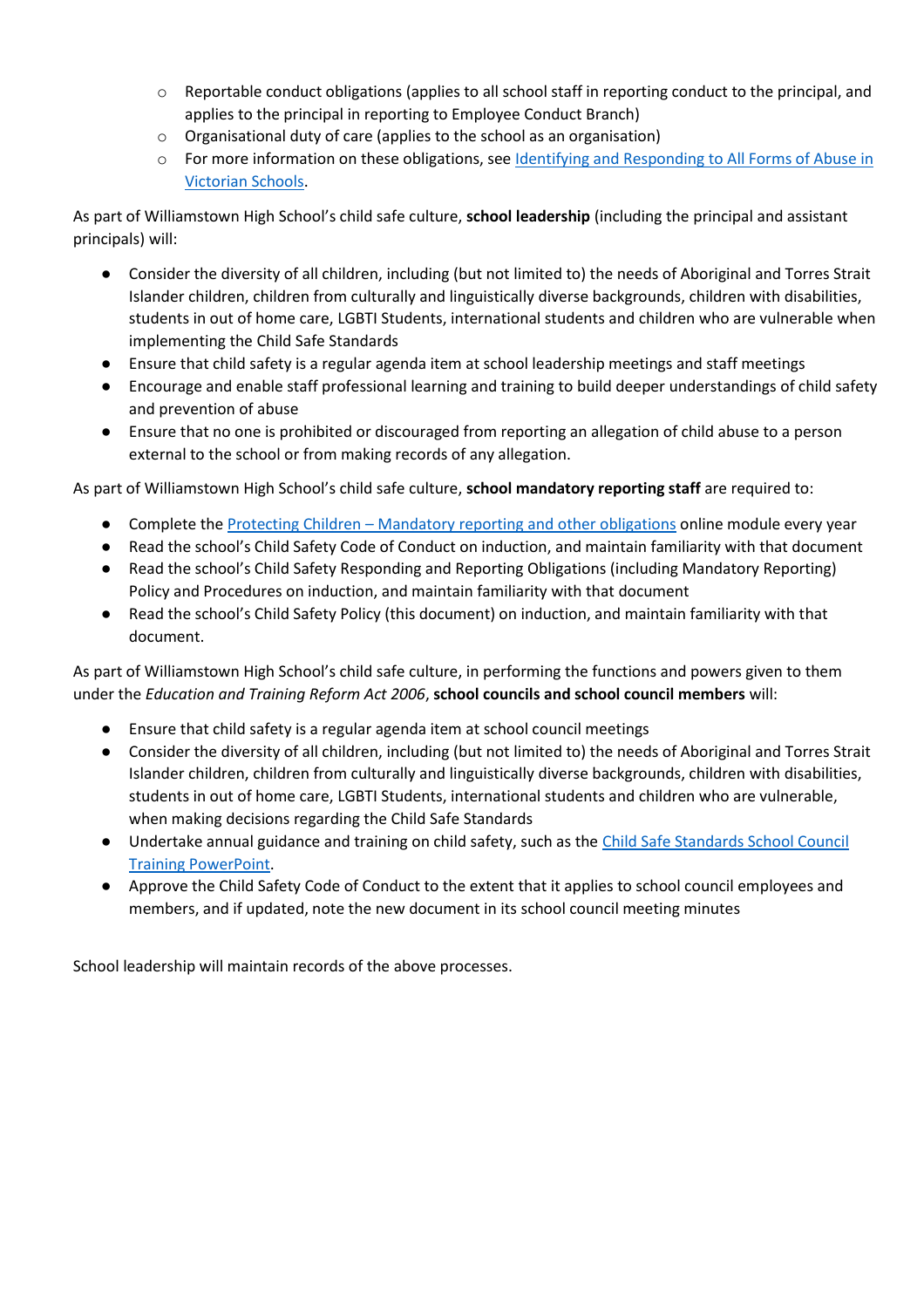## **4. Roles and responsibilities**

School leaders will ensure that each person understands their role, responsibilities and behaviour expected in protecting children and young people from abuse and neglect. Staff will comply with the school's Child Safety Code of Conduct, which sets out clearly the difference between appropriate and inappropriate behaviour.

Specific child safety responsibilities:

- Assistant Principals are responsible for reviewing and updating the Child Safety Policy every 3 years.
- Principal/Assistant Principal is responsible for monitoring the school's compliance with the Child Safety Policy. The school community should approach the Principal if they have any concerns about the school's compliance with the Child Safety Policy.
- Principal/Assistant Principal is responsible for informing the school community about this policy, and making it publicly available.
- Other specific roles and responsibilities are named in Williamstown High School's other child safety policies and procedures, including the Child Safety Code of Conduct, Child Safety Responding and Reporting Obligations (including Mandatory Reporting) Policy and Procedures, and risk assessment register.

## **5. Recruitment**

Williamstown High School follows the Department's Recruitment in Schools guide to ensure child safe recruitment practices, available on the [Department's website](https://www.education.vic.gov.au/hrweb/careers/Pages/recruitinsch.aspx).

All prospective volunteers are required to comply with our school's Volunteers Policy, including in relation to assessing the suitability of prospective volunteers and obtaining checks required under this policy. All prospective volunteers are required to maintain a valid Working with Children Check.

## **6. Training and supervision**

Training and education is important to ensure that everyone in the school understands that child safety is everyone's responsibility.

Our school culture aims for all staff and volunteers (in addition to parents/carers and children) to feel confident and comfortable in coming forward with any allegations or suspicions of child abuse or child safety concerns. We train our staff and volunteers to identify, assess, and minimise risks of child abuse and to detect potential signs of child abuse. This training occurs annually or more often as required.

We also support our staff and volunteers through ongoing supervision to develop their skills to protect children from abuse, to promote the cultural safety of Aboriginal and Torres Strait Islander children and children from linguistically and/or diverse backgrounds, and the safety of children with a disability, students in out of home care, LGBTI Students, international students and children who are vulnerable.

New employees and volunteers will be inducted into the school, including by being referred to the Child Safety Policy (this document), the Child Safety Code of Conduct, and the Child Safety Responding and Reporting Obligations (including Mandatory Reporting) Policy and Procedures on the school website and through staff induction sessions. They will also be supervised regularly to ensure they understand our school's commitment to child safety, and that their behaviour towards children is safe and appropriate. All employees of our school will be monitored and assessed via regular performance review to ensure their continuing suitability for child-connected work. Any inappropriate behaviour will be reported by school staff to the Principal or Assistant Principal and will be managed in accordance with Williamstown High School's Child Safety Responding and Reporting Obligations (including Mandatory Reporting) Policy and Procedures where required.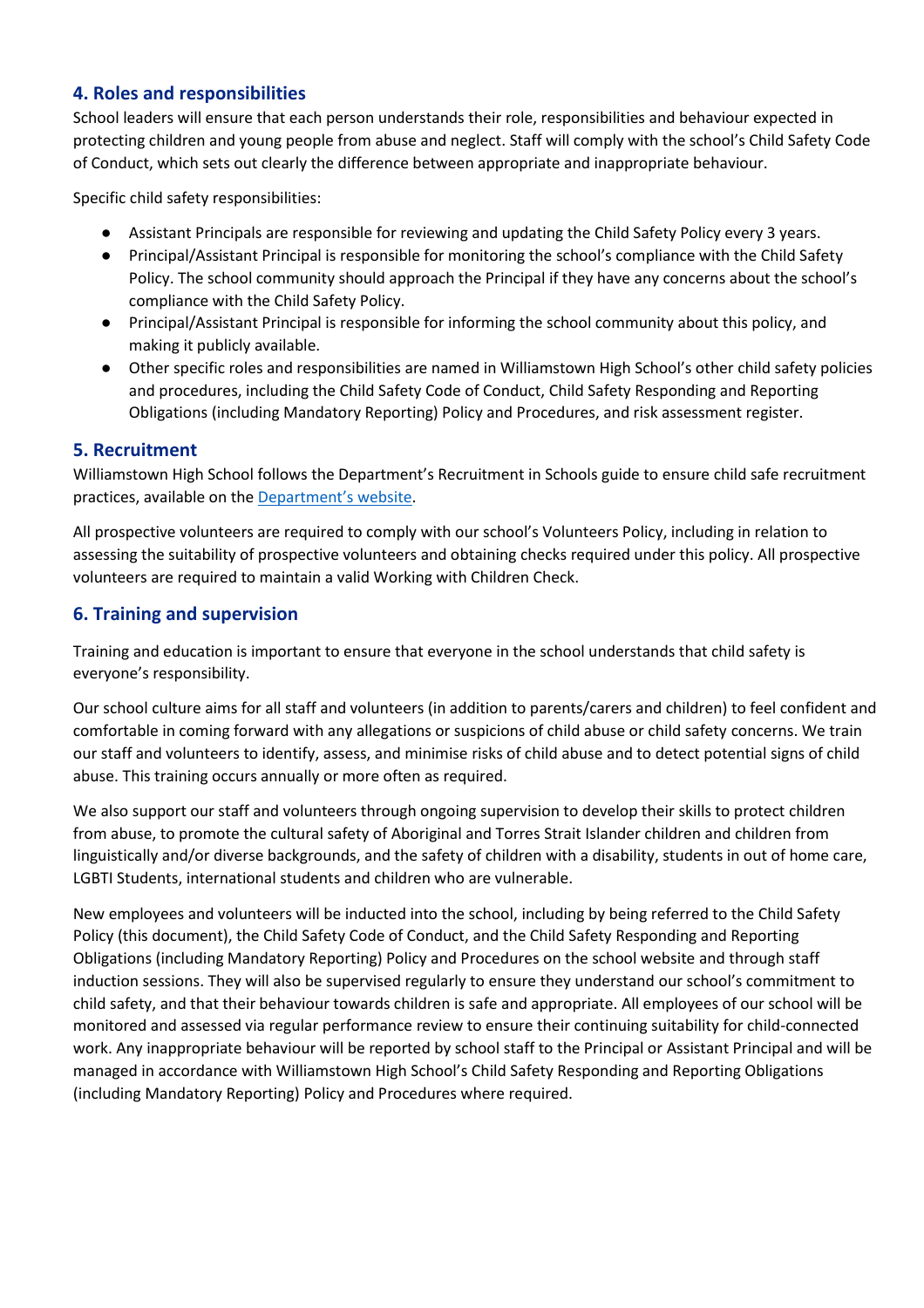# **7. Reporting a child safety concern or complaint**

The school has clear expectations for all staff and volunteers (including homestay providers) in making a report about a child or young person who may be in need of protection. All staff (including school council employees) must follow the school's Child Safety Responding and Reporting Obligations (including Mandatory Reporting) Policy and Procedures, including following the [Four Critical Actions for Schools](https://www.education.vic.gov.au/Documents/about/programs/health/protect/FourCriticalActions_ChildAbuse.pdf) if there is an incident, disclosure or suspicion of child abuse. Immediate actions should include reporting their concerns to DHHS Child Protection, Victoria Police and/or another appropriate agency and notifying the principal or a member of the school leadership team of their concerns and the reasons for those concerns.

Williamstown High School will never prohibit or discourage school staff from reporting an allegation of child abuse. The school will always take action to respond to a complaint in accordance with the school's Child Safety Responding and Reporting Obligations (including Mandatory Reporting) Policy and Procedures. In accordance with Action 4 of the Four Critical Actions for Schools, Williamstown High School will provide ongoing support for students affected by child abuse.

The Child Safety Responding and Reporting Obligations (including Mandatory Reporting) Policy and Procedures can be found on the school website.

## **8. Risk reduction and management**

Williamstown High School believes the wellbeing of children and young people is paramount, and is vigilant in ensuring proper risk management processes, found in the school's risk assessment register. The school recognises there are potential risks to children and young people and will take a risk management approach by undertaking preventative measures.

We will identify and mitigate the risks of child abuse in school environments by taking into account the nature of each school environment, the activities expected to be conducted in that environment and the characteristics and needs of all children expected to be present in that environment.

Williamstown High School monitors and evaluates the effectiveness of the actions it takes to reduce or remove risks to child safety, more information can be found in the school's risk assessment register.

## **9. Listening to, communicating with and empowering children**

Williamstown High School has developed a safe, inclusive and supportive environment that involves and communicates with children, young people and their parents/carers. We encourage child and parent/carer involvement and engagement that informs safe school operations and builds the capability of children and parents/carers to understand their rights and their responsibilities. Our school is committed to supporting and encouraging students to use their voice to raise and share their concerns with a trusted adult at any time of need. Students can access information on how to report abuse through the school website.

When the school is gathering information in relation to a complaint about alleged misconduct with or abuse of a child, the school will listen to the complainant's account and take them seriously, check understanding and keep the child (and/or their parents/carers, as appropriate) informed about progress.

The school will promote the Child Safe Standards in ways that are readily accessible, easy to understand, and userfriendly to children, including:

- All of our child safety policies and procedures will be available for the students and parents at Williamstown High School to read on school website
- School newsletters will inform students and the school community about the school's commitment to child safety, and strategies or initiatives that the school is taking to ensure student safety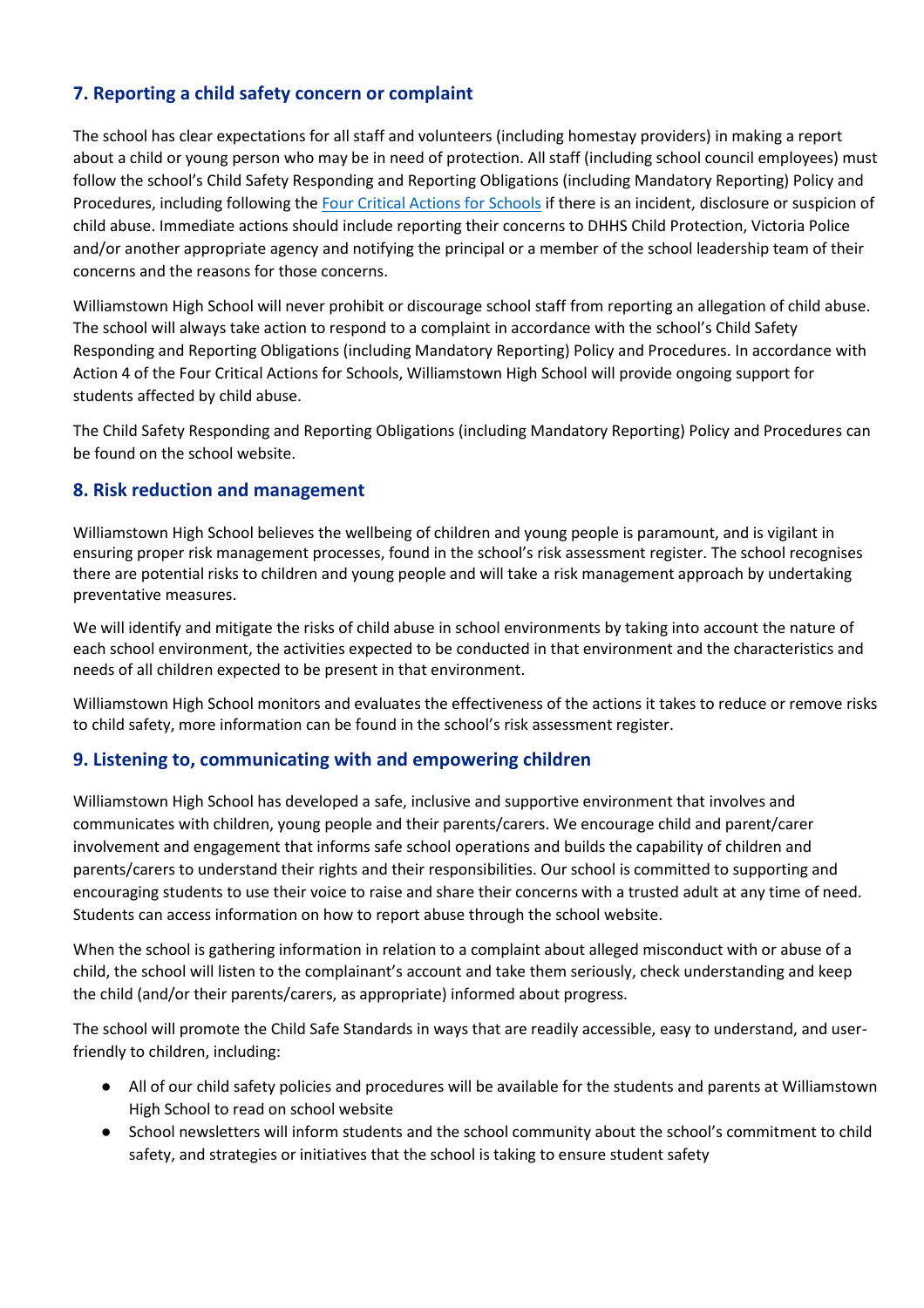● Age-appropriate discussion of child safety with students, child safety policies and procedures are written in child-friendly language, the Four Critical Actions are actively taught to mandatory reporters and other school staff, the whole school is encouraged to contribute to risk assessment and mitigation.

The school will use its health and wellbeing programs to deliver appropriate education to its students about:

- standards of behaviour for students attending the school;
- healthy and respectful relationships (including sexuality);
- resilience; and
- child abuse awareness and prevention.

Through respectful relationships program, SWPBS and partnerships with safe schools and minus 18. For further information refer to the incursion overview available on the school website.

# **10. Communications**

This school is committed to communicating our child safety strategies to the school community through:

- Ensuring that the Child Safety Policy (this document), Code of Conduct, and the Child Safety Responding and Reporting Obligations (including Mandatory Reporting) Policy and Procedure are available on the school website
- Once per term reminders in the school newsletter of our school's commitment to child safety
- Ensuring that child safety is a regular agenda item at school leadership meetings and staff meetings for discussion

# **11.Confidentiality and privacy**

This school collects, uses and discloses information about particular children and their families in accordance with Victorian privacy law and other relevant laws. The principles regulating the collection, use and storage of information is included in the Department of Education and Training's [Schools' Privacy Policy](https://www.education.vic.gov.au/Pages/schoolsprivacypolicy.aspx).

# **Related policies and documents**

Related policies and documents include:

- Code of Conduct
- Child Safety Responding and Reporting Obligations (including Mandatory Reporting) Policy and Procedures
- Risk assessment register
- [Identifying and Responding to All Forms of Abuse in Victorian Schools](https://www.education.vic.gov.au/Documents/about/programs/health/protect/ChildSafeStandard5_SchoolsGuide.pdf)
- **[Four Critical Actions for Schools](https://www.education.vic.gov.au/Documents/about/programs/health/protect/FourCriticalActions_ChildAbuse.pdf)**
- [Recording your actions: Responding to suspected child abuse](https://www.education.vic.gov.au/Documents/about/programs/health/protect/PROTECT_Schoolstemplate.pdf)  A template for Victorian schools
- **[Identifying and Responding to Student Sexual Offending](https://www.education.vic.gov.au/Documents/about/programs/health/protect/SSO_Policy.pdf)**
- [Four Critical Actions for Schools: Responding to Student Sexual Offending](https://www.education.vic.gov.au/Documents/about/programs/health/protect/FourCriticalActions_SSO.pdf)
- [Policy and Advisory Library](https://www.education.vic.gov.au/school/principals/spag/safety/Pages/dutyofcare.aspx)  Duty of Care
- Policy and Advisory Library [Child Protection Reporting Obligations](https://www.education.vic.gov.au/school/principals/spag/safety/Pages/childprotectobligation.aspx)
- [Schools' Privacy Policy](https://www.education.vic.gov.au/Pages/schoolsprivacypolicy.aspx).